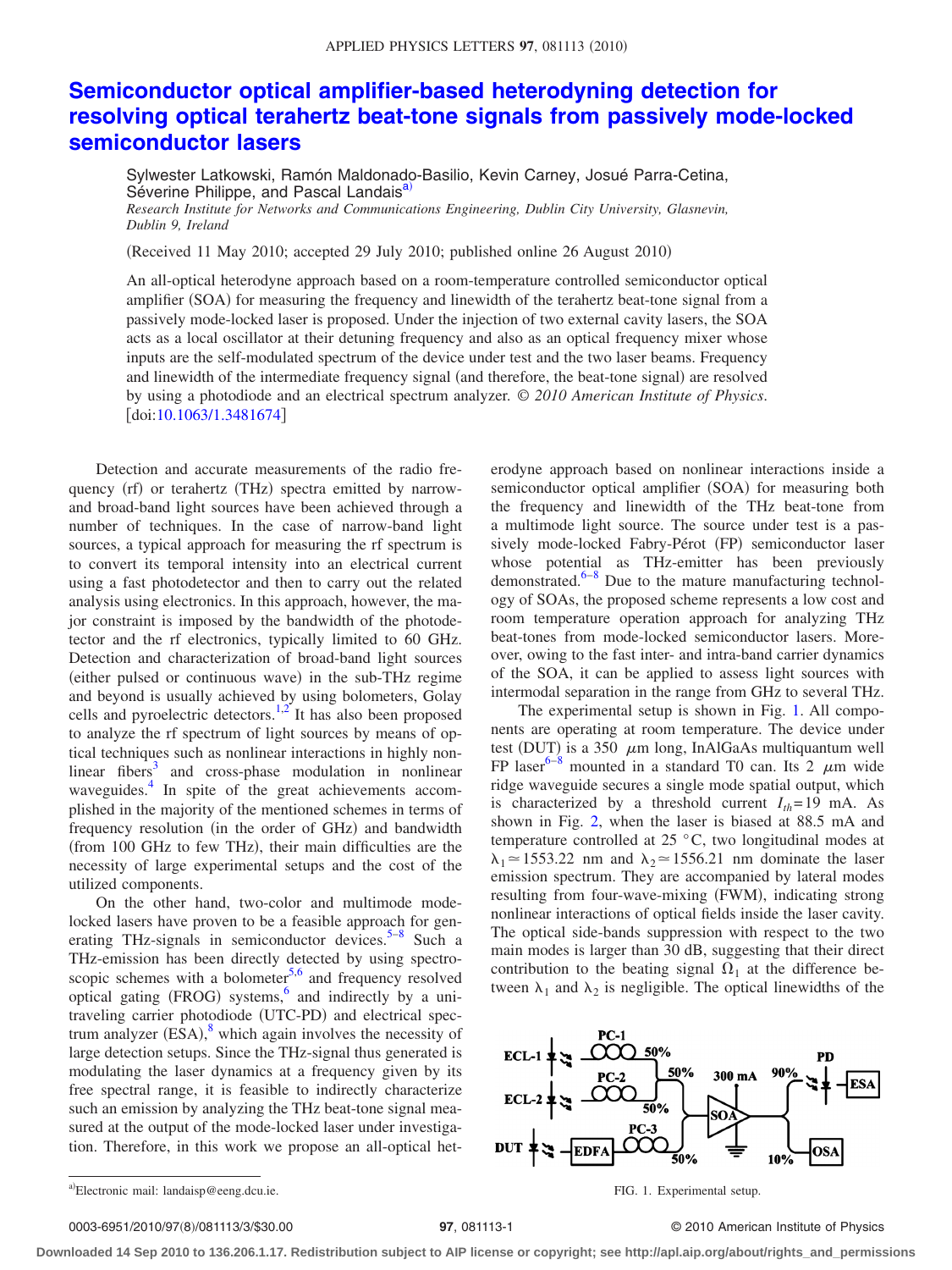<span id="page-1-0"></span>

FIG. 2. Power spectral density collected at the output of the DUT. Intracavity beating at  $\Omega_1 \approx 371.1$  GHz between its two main modes gives rise to two side-bands at 1550.2 and 1559.2 nm.

two main modes are in the order of several MHz, which should lead to a linewidth of the sub-THz signal of the same order. Furthermore, based on previous measurements,  $6-8$  this device has demonstrated a modulation of 372 GHz approximately.

Besides the device under test, two tunable and continuous-wave external cavity lasers (ECL-1 and ECL-2) are injected into an SOA through a 3 dB optical coupler. Both ECLs exhibit an optical linewidth around 100 kHz and can be tuned from 1400 to 1700 nm. The commercially available SOA is an InP multi-quantum-well structure operated at 300 mA and temperature controlled at 19 °C. Its polarization dependant modal gain is 1 dB and its gain peak is around 1555 nm. An erbium doped fiber amplifier (EDFA) is used in order to increase the DUT output power. Polarization controllers PC-1, PC-2, and PC-3 allow the polarization of the injected beams to be aligned to the transverse electric eigenaxis of the SOA waveguide. The output of the SOA is both measured through an optical spectrum analyzer (OSA) set at 10 pm resolution and collected through a 60 GHz photodetector (PD). The intermediate frequency (IF) signal of our interest impinging on the PD is measured with an ESA set at 1 kHz radio bandwidth resolution.

The aim of the experiment is to use the SOA as an optical frequency mixer whose inputs are the self-modulated spectrum of the device under test on one hand, and the two ECLs on the other hand. In this case, the frequency  $\Omega_1$  of the beat-tone signal associated with the DUT is the unknown variable to be determined. The SOA under the ECLs injection operates as a local oscillator whose frequency  $\Omega_2$  is set by the difference  $c/\lambda_{\text{ECL}-1}-c/\lambda_{\text{ECL}-2}$  between their corresponding wavelengths, where *c* is the speed of light in vacuum. Such an oscillation is sustained by the FWM phenomenon occurring in the SOA active waveguide and is associated with the modulation of its complex refractive index produced by the beating of the two ECLs. Thus, the SOA is considered as an optical mixer and also as a local oscillator at a tunable frequency  $\Omega_2$ . It is worth noticing that even though the beating frequencies  $\Omega_1$  and  $\Omega_2$  can be in the range of several GHz to few THz, its difference can be considerably smaller by properly setting the ECLs wavelengths. Thus it is feasible to measure such an IF signal  $\Omega = |\Omega_1|$  $-\Omega_2$  at the output of the SOA in the electrical domain through a photodetector and ESA. Therefore, the beat-tone  $\Omega_1$  associated with the mode-locked laser can be determined through the measurement in the electrical domain of the IF

<span id="page-1-1"></span>

FIG. 3. Optical spectrum measured at the SOA output. In the inset is depicted the modulation components at  $\Omega_1$  and  $\Omega_2$ .

signal oscillating at  $\Omega$ . This is accomplished provided that both ECL wavelengths can be tuned with a sufficient precision and that they are far enough from the DUT wavelengths, thus avoiding the addition of unwanted IF components.

In our experimental demonstration depicted in Fig. [3,](#page-1-1) two groups of spectral components at the SOA output are identified. The first one corresponds to the injection and nonlinear amplification of the DUT, where its main components and sidebands are enhanced, giving rise to intraband carrierheating dynamic at  $\Omega_1 = |c/\lambda_1 - c/\lambda_2| \approx 371.1$  GHz. The second group corresponds to the injection of the two ECLs whose wavelengths  $\lambda_{\text{ECL-1}}$  and  $\lambda_{\text{ECL-2}}$  are set at 1576.82 nm and 1579.954 nm, respectively. Owing to their nonlinear beating inside the SOA, two main sidebands at  $(\lambda_{ECL-1})$  $-c/\Omega_2$ ) and  $(\lambda_{\text{ECL}-2}+c/\Omega_2)$  are generated. In this case, the ECLs detuning frequency gives rise to intra-band carrierheating dynamic at  $\Omega_2 \approx 377.39$  GHz. These two modulations are shown in the inset of Fig. [3,](#page-1-1) where the engendered signal at 1559.2 nm generated by the FWM beating of the DUT main spectral components is accompanied by a spectral component at 1559.25 nm, which is generated by the ECLs beating. The important point is that such modulations inside the SOA are not only at the frequencies  $\Omega_1$  and  $\Omega_2$ , but also at their difference  $|\Omega_1-\Omega_2|$ . Therefore, by measuring the rf spectrum at the SOA output in the electrical domain, the modulation frequency of the mode-locked laser under investigation is determined. As depicted in Fig. [4,](#page-1-2) an electrical spectrum centered at  $\Omega \approx 6.29$  GHz is obtained, allowing the determination of the beat-tone  $\Omega_1$  associated with the mode-

<span id="page-1-2"></span>

FIG. 4. Output of the SOA measured in the electrical domain depicting the intermediate frequency signal associated with the 371.1 GHz beat-tone from the mode-locked laser under investigation. In the inset is depicted the intermediate frequency of a 909.5 GHz beat-tone signal. Experimental measurements are shown in (\*) and Lorentzian fitting in continuous line.

**Downloaded 14 Sep 2010 to 136.206.1.17. Redistribution subject to AIP license or copyright; see http://apl.aip.org/about/rights\_and\_permissions**